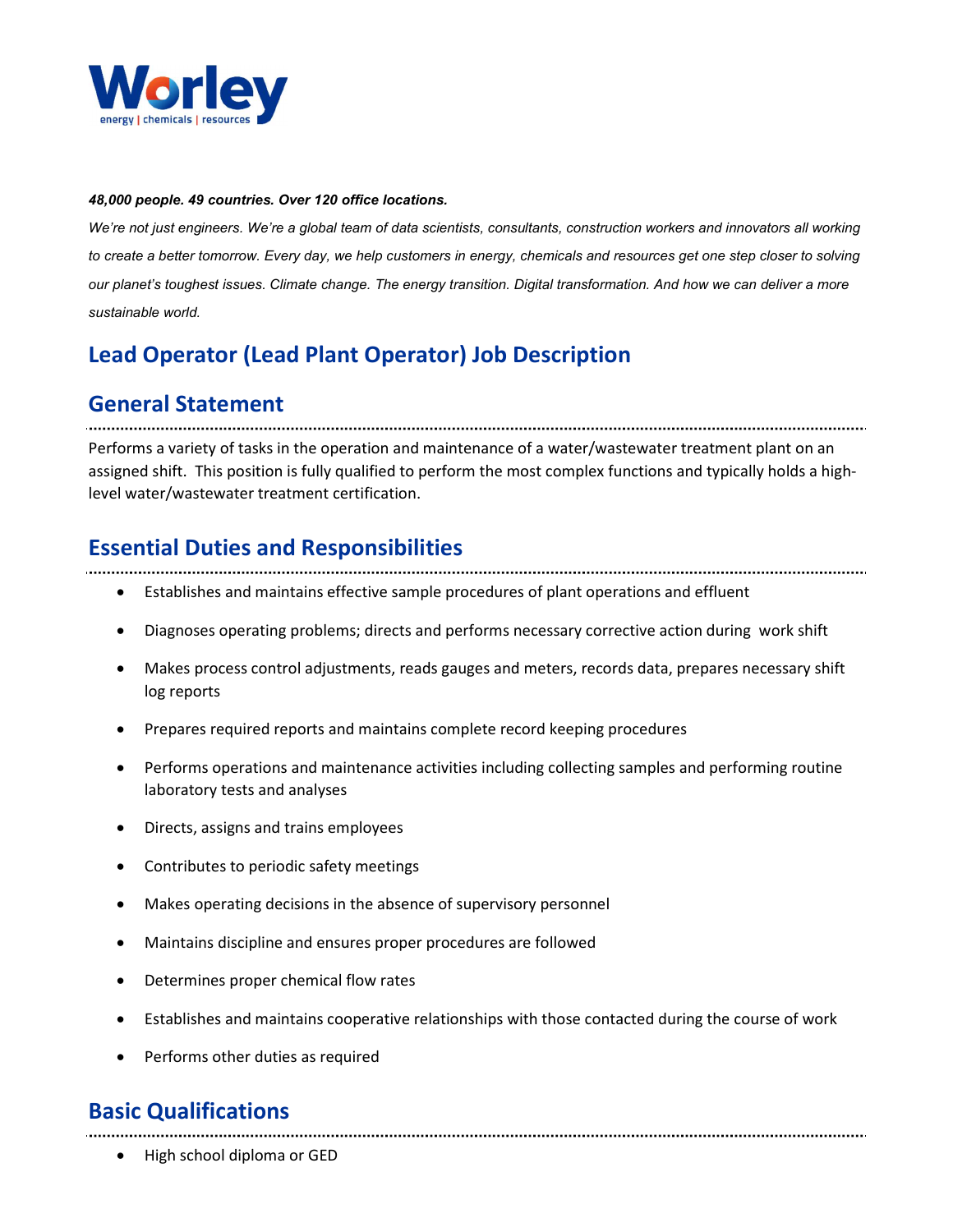

- Certification at Water Treatment and Wastewater Treatment Level III or higher in the province of Alberta, Canada
- Four years experience minimum in operating water/wastewater treatment plants
- Possess a valid driver's license

# Preferred Qualifications

- Detailed understanding of the principles and practices of water/wastewater treatment plant operations; operating principles of valves, pumps, and motors; principles and methods of bacteriological and chemical sewage analyses; effects and problems of industrial waste in water/wastewater treatment processes; safe work practices
- Knowledge of computer software including but not limited to Microsoft Word, Excel, Outlook, data management systems and be able to operate plant PLC's and SCADA systems
- Additional post-secondary training will be considered an asset

# Working Conditions & Physical Requirements

All work will be completed in the area surrounding Fort McMurray. Workers local to Fort McMurray will be given preference. Work schedules will be a 14-on/14-off, 12-hour work days. Night shifts will also be required on a rotational basis.

The work area can involve a working environment indoors as well as outdoors, which could cause exposure to outdoor elements. Some areas can have loud noise, active machinery, high pressure fluid systems, electrical equipment, confined spaces, heights and depths, fumes, air borne particles, noxious gases, pathogens and various chemicals. The use of appropriate safety equipment will be mandatory in these areas to prevent hazardous contact.

Must be able to sit, stand, stoop, twist and bend at the waist, turn, kneel, squat, raise arms above shoulder height, grasp, reach, perform repetitive hand movements and fine coordination to work on electrical equipment; have vision sufficient to perform electrical maintenance; have hearing in the normal range with or without correction. In a 12-hour shift must be able to transport self across the facility, ascend and descend stair steps, lift objects up to 50 pounds from floor level to waist height, climb and work off of a ladder or scaffold and climb into and out of vehicles having high ground clearance; use arms and back to tighten and loosen nuts and bolts; carry a 50 pound tool box up a flight of stairs; work in confined spaces and wear and use appropriate safety equipment. Night and weekend shift rotation will be required.